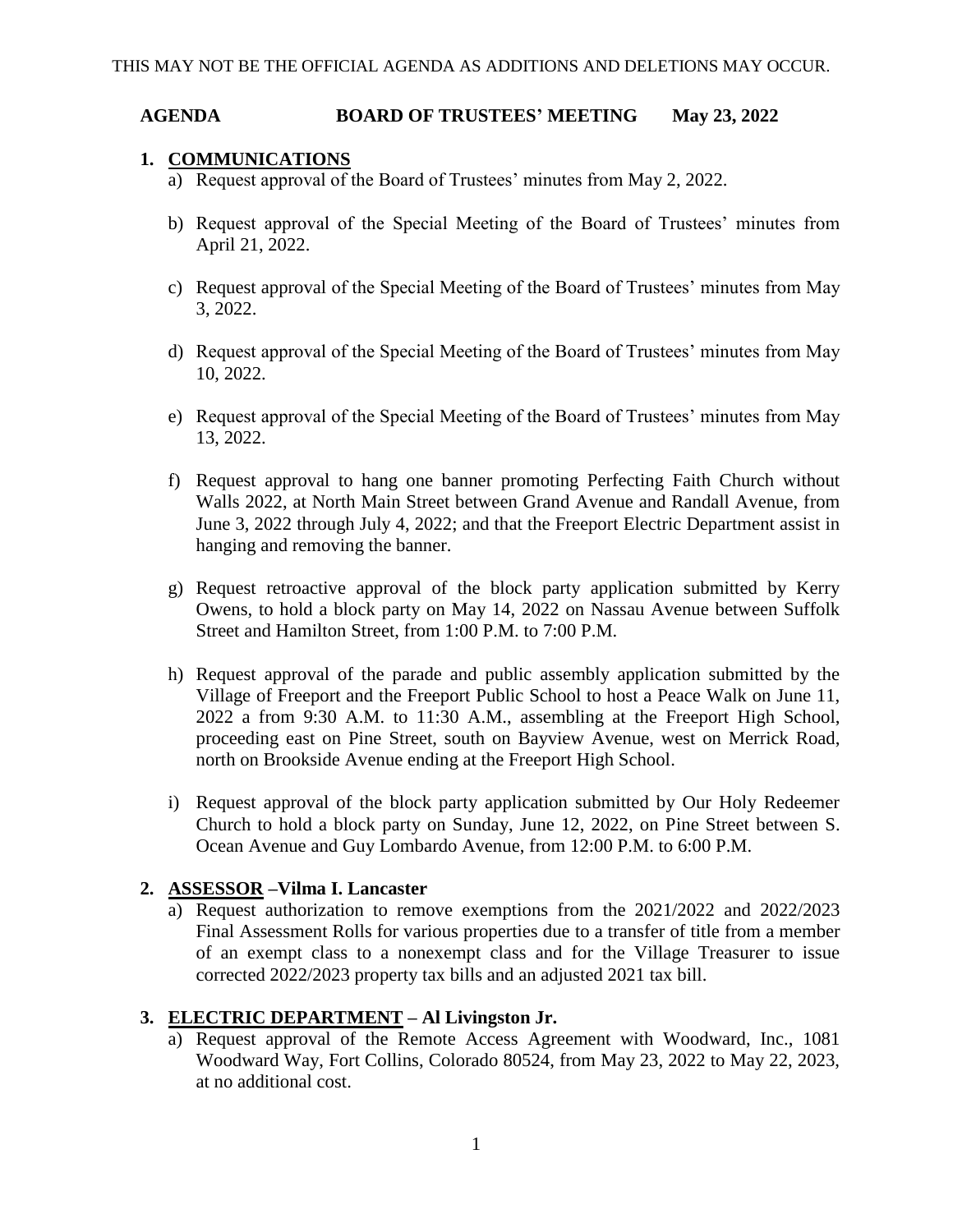- b) Request retroactive approval to extend the software/hardware maintenance and support service agreement with Advanced Control Systems, Inc., 2755 Northwoods Parkway, Norcross, Georgia 30071, from March 1, 2022 through May 31, 2022, at a cost of \$4,443.
- c) Request retroactive approval for the emergency transformer testing of the LM6000 by Elemco Services Inc., 228 Merrick Road, Lynbrook, New York 11562, in the amount of \$11,080.

# **4. HUMAN RESOURCES – Conor Kirwan**

- a) Request retroactive approval to renew the contract with All City Management Services Inc., 10440 Pioneer Blvd, Suite 5, Santa Fe Springs, California 90670, from March 1, 2022 through February 28, 2023, for an amount not to exceed \$265,000.
- b) Request retroactive approval to renew the contract with DR Data, 196 Jamie Drive, Wakefield, New Hampshire 03872, from March 1, 2022 through February 28, 2023, for a cost of \$42,000.
- c) Request retroactive approval of a consulting agreement with Michael Jockers, 521 Syracuse Avenue, Massapequa, New York 11758, from May 4, 2022 through May 4, 2023.
- d) Request retroactive approval of a personal services agreement with Juan Perdomo, 393 N. Long Beach Avenue, from May 16, 2022 through August 16, 2022, in an amount not to exceed \$4,000.

#### **5. PUBLIC WORKS – Robert R. Fisenne**

- a) Request that all bids received for the "Freeport Armory Window Replacement" be rejected.
- b) Request to advertise a notice to bidders for the "Freeport Armory Window Replacement Rebid" in the Freeport Herald on May 26, 2022, with a return date of June 14, 2022.
- c) Request to award the "Cow Meadow Park Fence Replacement" contract to WBE Fence Company Inc., 11 Deer Court, Brewster, New York 10509, the lowest responsible bidder, meeting bid specifications, in the amount of \$162,000.

# **6. RECREATION CENTER – Victoria Dinielli**

- a) Request approval of a personal service agreement with FitFam NY for children's fitness classes from June 1, 2022 through February 28, 2023, in the amount of \$2,500.
- b) Request approval of the following street closures on Saturday, June 4, 2022 from 10:00 A.M. to 8:00 P.M. for the Freeport Nautical Festival as follows: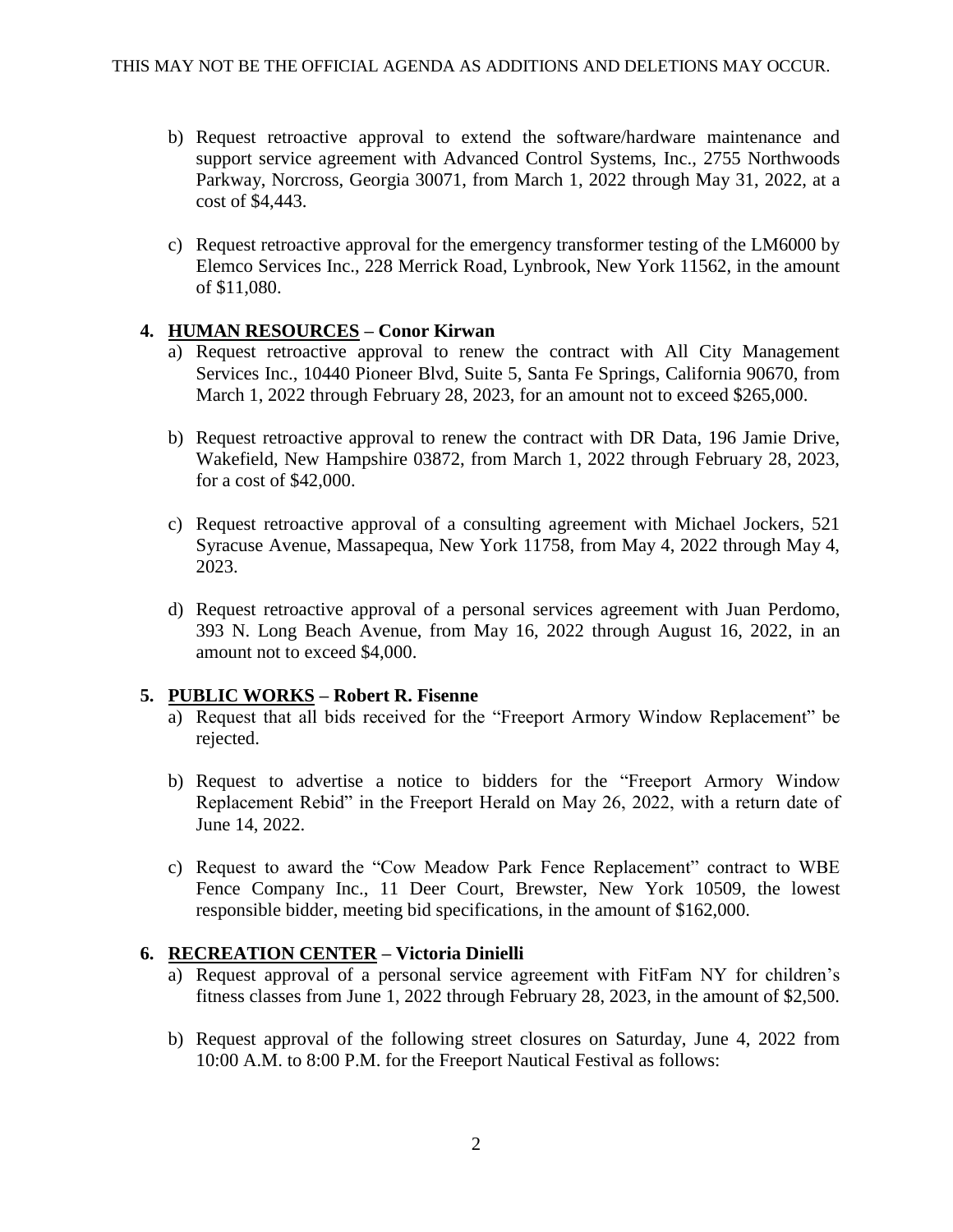#### **Street Closures:**

Woodcleft Avenue, between Front Street and Manhattan Street South Ocean Avenue from Ray Street Avenue south to Suffolk Street Front Street between Miller and Guy Lombardo Avenue Cedar Street between Guy Lombardo and Miller Avenue Adams Street between Woodcleft and Miller Avenue Hamilton Street between Woodcleft and Miller Avenue Suffolk Street between Woodcleft and Miller Avenue Carmen Street, between Guy Lombardo and South Ocean Avenue

# **Traffic Flow:**

Traffic on Guy Lombardo Avenue south of Front Street will be modified as needed.

#### **Parking Restrictions:**

Guy Lombardo Avenue, no west side parking from Cedar Street to the foot of Guy Lombardo Avenue;

# **7. VILLAGE ATTORNEY – Howard E. Colton**

- a) Request approval of the negative declaration pursuant to SEQRA relative to the subdivision of 401 S. Ocean Avenue.
- b) Request approval of the lease agreement between D. Mint Cryptocurrency Mining and the Village of Freeport, effective upon execution of the contract, for a 15 year period.

# **8. VILLAGE COMPTROLLER – Daniel Layer**

a) Request retroactive approval to extend the contract with Swiftreach, 492 Old Connecticut Path, 2nd Floor, Framingham, Massachusetts 01701, from March 1, 2022 through February 28, 2023, in a not to exceed amount of \$8,994.96.

# **9. VILLAGE TREASURER – Ismaela M. Hernandez**

a) Request authorization for the Village Treasurer to submit an application to the New York State Comptroller's Office for the Electric Utility debt exclusion in the amount of \$33,249,725 of indebtedness for FYE 2022 and further request authorization to publish a notice in the Freeport Herald.

# **10. WATER & SEWER – Robert R. Fisenne**

a) Request to award bid "Hillside Avenue, Frederick Avenue and Lessing Place Water Main Replacement" to Bancker Construction Inc., 171 Freeman Avenue, Islip, New York 11751, the lowest responsible bidder, in the amount of \$1,636,469.